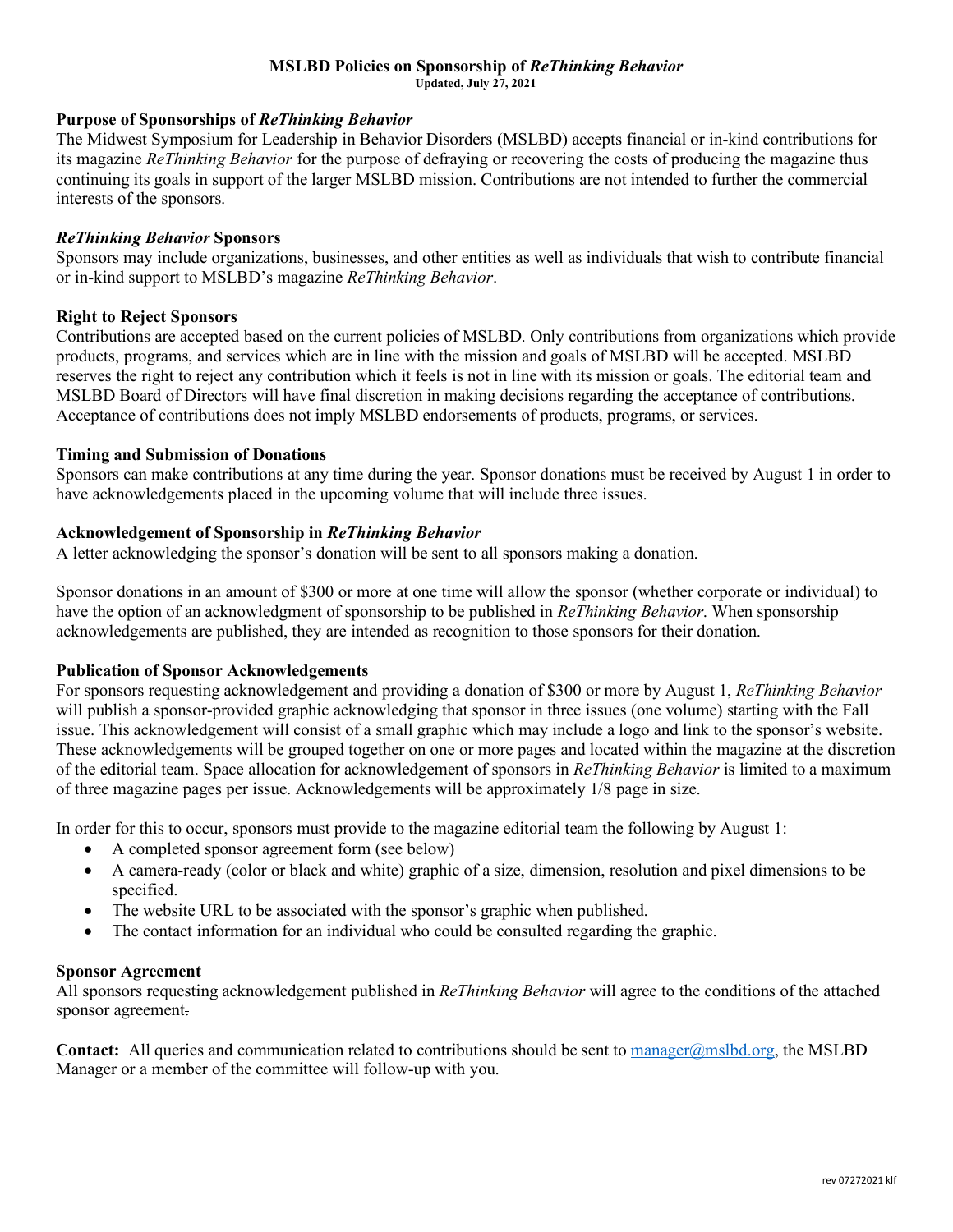This agreement is made between  $(referred to as the sponsor in)$ 

the remainder of this agreement) and the Midwest Symposium for Leadership in Behavior Disorders (MSLBD).

## **Purpose**

The purpose of this sponsorship agreement is to clarify the nature of the acknowledgement which will be published in MSLBD's electronic magazine *Rethinking Behavior* (subsequently referred to as "the magazine") for donations of over \$300.

### **In order to make this happen:**

## **The Sponsor will provide by August 1:**

- A contribution of \$300 or more
- A copy-ready graphic of 3.75" wide by 2.5" deep. Final files should be supplied in a high resolution jpg, png, pdf, or eps format. No bleeds past the border dimensions. Full color or black and white.
- The contact information for the organization regarding the graphic provided
- The graphic can include one link to the sponsor's website.

#### **MSLBD will provide:**

- An acknowledgment graphic in three issues (one volume) of the magazine starting with its fall issue.
- The acknowledgement will be approximately 1/8 page in size.
- The same acknowledgement will appear in all three issues (fall, winter and spring)
- A weblink from the acknowledgment graphic to the sponsor's website, if provided.
- Weblinks to the magazine issues in which the sponsor acknowledgement appears once published.

Neither the sponsor nor MSLBD will expect anything beyond what is described in this sponsor agreement. If for any reason this agreement cannot be carried out, MSLBD will refund the donation to the sponsor and have no further liability.

#### **Sponsor Contact Information**

| Name of sponsor/organization:<br><u> 1980 - Jan Samuel Barbara, margaret e populari e populari e populari e populari e populari e populari e pop</u>                                                                                 |                                                 |  |
|--------------------------------------------------------------------------------------------------------------------------------------------------------------------------------------------------------------------------------------|-------------------------------------------------|--|
| Address:<br><u> 1989 - Andrea Santa Alemania, amerikana amerikana amerikana amerikana amerikana amerikana amerikana amerikan</u>                                                                                                     |                                                 |  |
| Sponsor's Webpage:                                                                                                                                                                                                                   |                                                 |  |
| Name of sponsor representative:                                                                                                                                                                                                      | (individual responsible for payment or invoice) |  |
| Title/Position:                                                                                                                                                                                                                      |                                                 |  |
| Email: <u>International Communication</u>                                                                                                                                                                                            | Telephone:                                      |  |
| Signature of Representative:                                                                                                                                                                                                         | Date:                                           |  |
| Please provide contact information for the person supplying the acknowledgement graphic.                                                                                                                                             |                                                 |  |
| Name: $\qquad \qquad$                                                                                                                                                                                                                |                                                 |  |
| Email: <u>Constantino and Constantino and Constantino and Constantino and Constantino and Constantino and Constantino and Constantino and Constantino and Constantino and Constantino and Constantino and Constantino and Consta</u> | Telephone:                                      |  |
| <b>MSLBD Contact Information</b>                                                                                                                                                                                                     |                                                 |  |
| Name MSLBD Representative: Keri Frey, MSLBD Manager; manager@mslbd.org; 402-792-3057                                                                                                                                                 |                                                 |  |
| Signature of MSLBD Representative:                                                                                                                                                                                                   | Date:                                           |  |